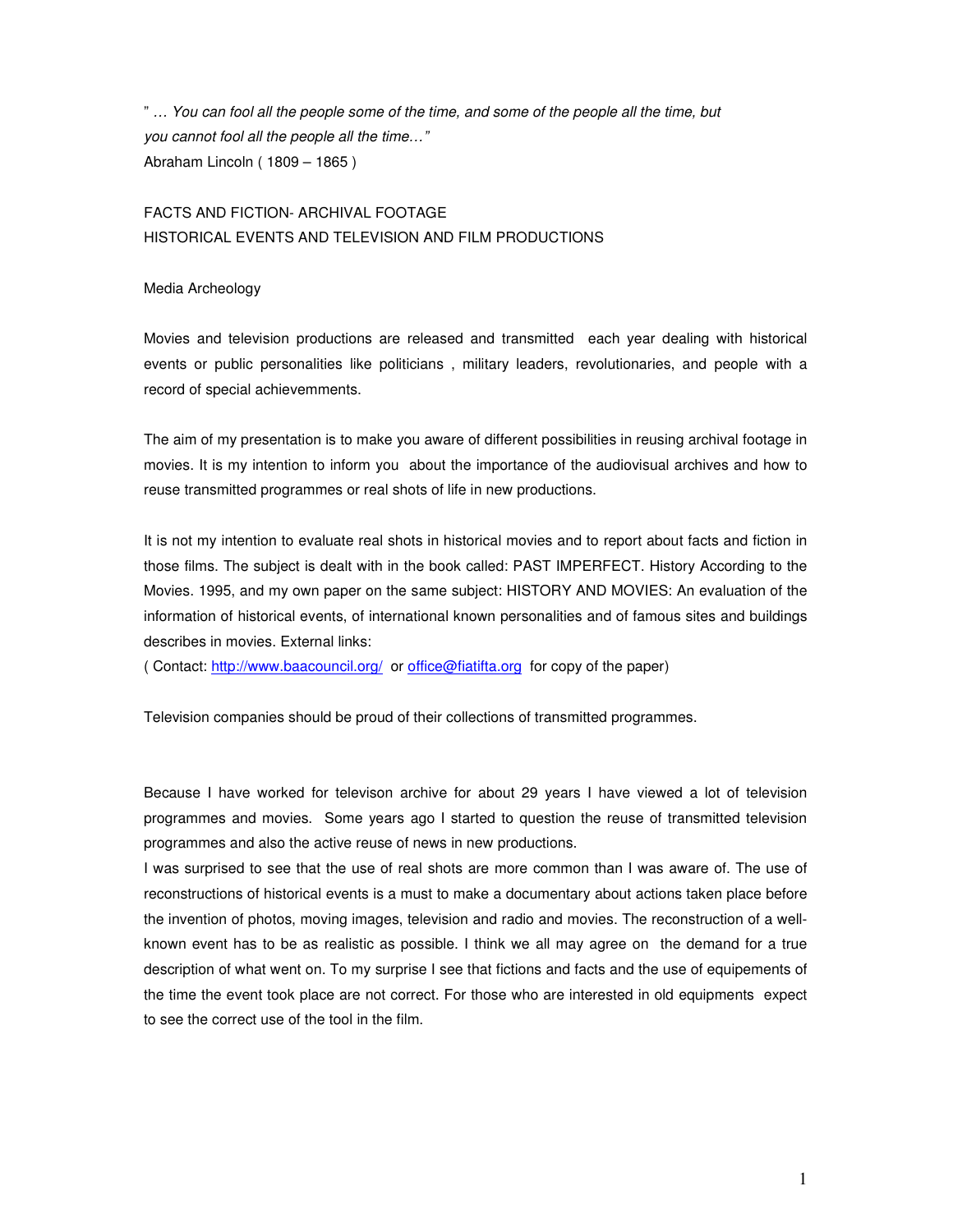### REUSE OF RADIONEWS, STILLS AND EQUIPMENTS- ARCHIVAL FOOTAGE

Let me give you an example: The Norwegian soldiers in 1940 used the Norwegian made rifle called " The Krag-Jørgensen rifle". Let me show you a reconstruction of an important military action in 1940 in Norway to prevent the Germans to capture the Royal Norwegian family and the government. You will see a photo of Vidkun Quisling ( 1887-1945). The voice you are hearing is the real voice of Vidkun Quisling. It is a historical speech given by Vidkun Quisling to the Norwegian people after having occupied the Norwegian radio station situated in Oslo in 1940.

At Midtskogen- a site not far from Oslo , the capital of Norway - a reconstructed battle takes place. You will see that one soldier is using an American rifle called " M1 Garand rifle ". A small detailed to must of you - but an irritation to those who work with military history.

#### MOVIES: FACTS, FICTION AND DRAMA – SELECTION POLICY

The issue of using real shots in movies was brought to my attention when I was watching an American movie called " The Hunters " during a short stay in the city of Trondheim on duty. I was watching tv in my hotel room in the evening and I was surprised to discover that an explosion of an aircraft was not the same aircraft shown earlier in the movie. I could not forget the film. Finally I managed to buy a vhs copy of the film in Australia because it was impossible to find the film on the video marked in USA. Viewing of movies in a small room is not what the film is made for. All details are shown and revealed. My intuition was correct. A F-86 Sabre is making an attempt to land at the airfield and it is a F-100 Super Sabre which explodes. The film had used real shots of an accident that took place.

### PRIMARY SOURCES



I made a selection of videos of historical movies of my private collection. The number of titles of my video and DVD collection is about 845. I have viewed a lot of films searching for real shots. Films dealing with wars and political issues were my first target for searching but also drama and fictions were examined.

#### THE AIM

My aim for the searching was to find out if the use

of real shots in movies was just an isolated action made by some film producers? I was surprised to see that real shots are used in movies often. It is not a strange idea made in secret by some filmmakers.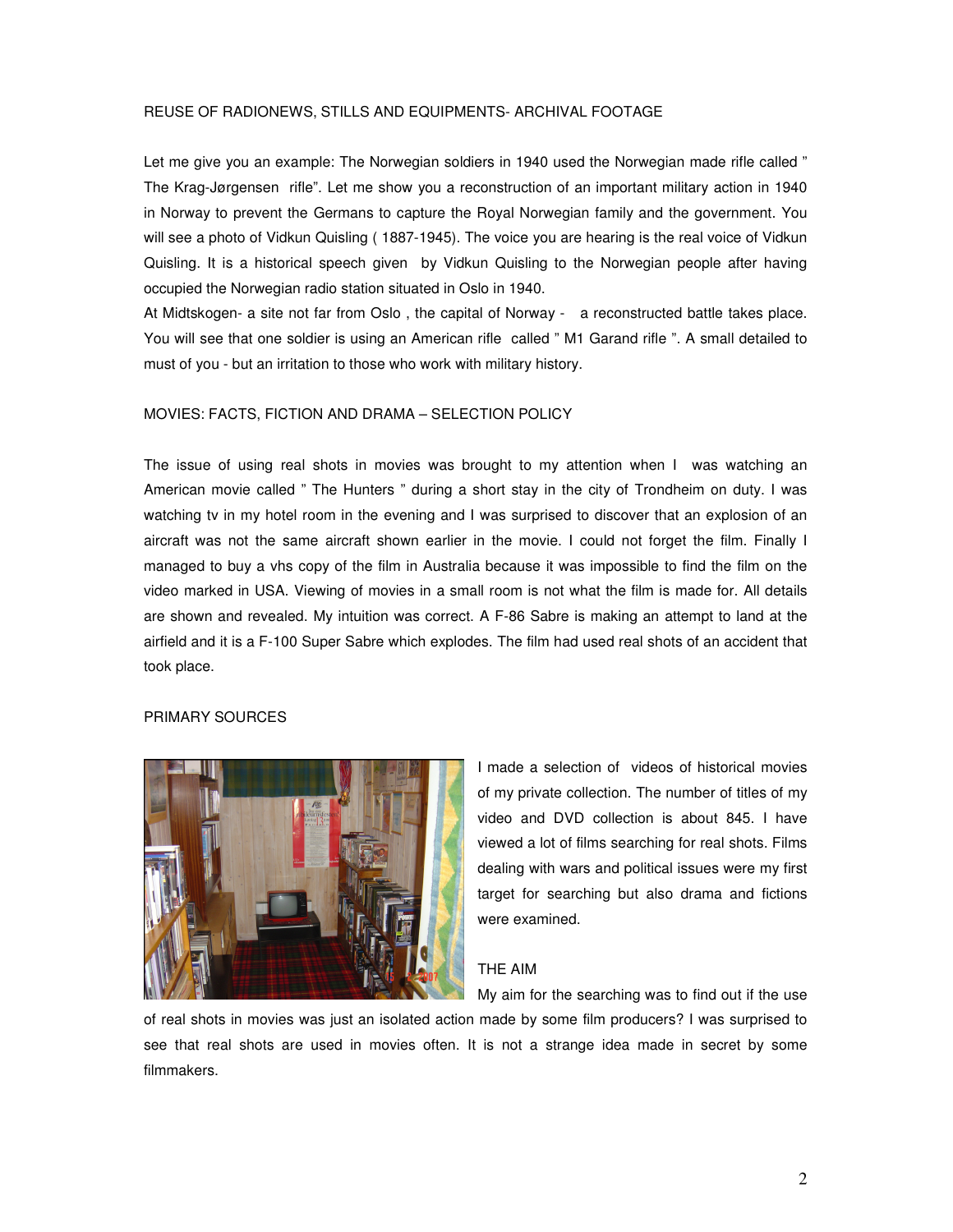Let us take look at the titles of the movies and the year of productions where you will find real shots hidden between fiction and drama :

| THE TITLE                                     | THE YEAR OF PRODUCTION |
|-----------------------------------------------|------------------------|
| Casablanca                                    | 1942                   |
| Objective, Burma !                            | 1945                   |
| Zakazane Piosenski (Polish feature)           | 1946                   |
| The Desert Fox                                | 1951                   |
| The Snow on Kilimanjaro                       | 1952                   |
| Malta Story                                   | 1953                   |
| The Glenn Millar Story                        | 1953                   |
| <b>Retreat Hell</b>                           | 1954                   |
| The Unknown Soldier                           |                        |
| (Tuntematon Sotilas)                          | 1955                   |
| Reach for the Sky                             | 1956                   |
| <b>KONTAKT</b>                                | 1956                   |
|                                               |                        |
| The Hunters                                   | 1958                   |
| The Young Lions                               | 1958                   |
| The Naked and The Death                       | 1958                   |
| The Heroes of Telemark                        | 1965                   |
| Un homme et une femme                         |                        |
| (A Man and a Woman)                           | 1966                   |
| Soylent Green                                 | 1973                   |
| Coming Home                                   | 1978                   |
| From Hell to Victory                          | 1979                   |
| Robert Kennedy and his Times (part1.part2)    | 1984                   |
|                                               |                        |
| Forbidden                                     |                        |
| The movie tells the tale of a wealthy German  |                        |
| countness who hid her Jewish boyfriend in     |                        |
| World War II                                  | 1984                   |
| LBJ: The Early Years                          | 1987                   |
| Walker                                        |                        |
| The life story of William Walker, an American |                        |
| adventurer who invated Mexico in 1850s        |                        |
| and made himself President of Nicaragua       | 1987                   |
|                                               |                        |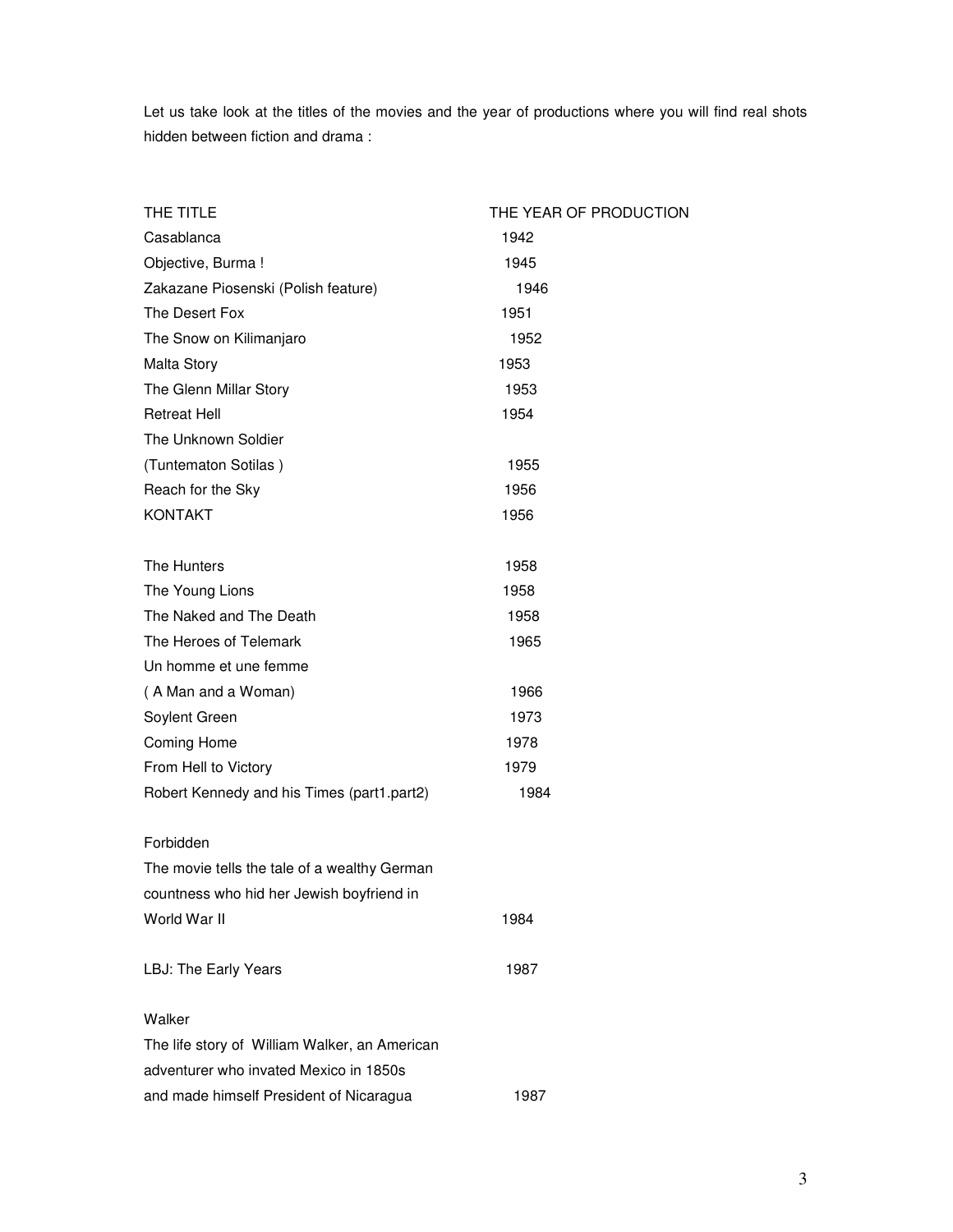| Onassis: The Richest Man in the World (TV)<br>(2 episodes) | 1988 |
|------------------------------------------------------------|------|
| Mississippi Burning                                        |      |
| Two FBI agents arrive in Mississippi to investigate        |      |
| the disappearance of civil rights activits. The year       |      |
| is 1964                                                    | 1988 |
| Pancho Barnes                                              |      |
| Movie portray of the pioneering female aviator             |      |
| Florence "Pancho" Lowe Barnes(1901-1975)                   | 1988 |
| Hemingway (Part 2)                                         | 1988 |
| Scandal                                                    | 1989 |
| The Legendary Life of Ernest Hemingway                     | 1989 |
| Margaret Bourke-White                                      | 1989 |
| The Kennedys of Massachusetts (Part I, II, III)            | 1989 |
| Patton                                                     |      |
| The story of General George Patton's commands              |      |
| during the World War II                                    | 1989 |
| Bethune: The making of a Hero                              |      |
| Based on the true story of the Canadian doctor             |      |
| Norman Bethune (1890-1939)                                 | 1990 |
| One against the Wind                                       |      |
| (I ørnens skugga)                                          |      |
| The story of Countess Mary Lindell who helped allies       |      |
| in occupied France during World War II                     | 1991 |
| L' Accompagnatrice                                         | 1992 |
| Citizen Cohn                                               | 1992 |
| Ruby                                                       | 1992 |
| Marilyn & Bobby: Her Final Affair                          |      |
| A fictional account of the alleged romantic relationship   |      |
| between Marilyn Monroe and Robert Kennedy<br>1993          |      |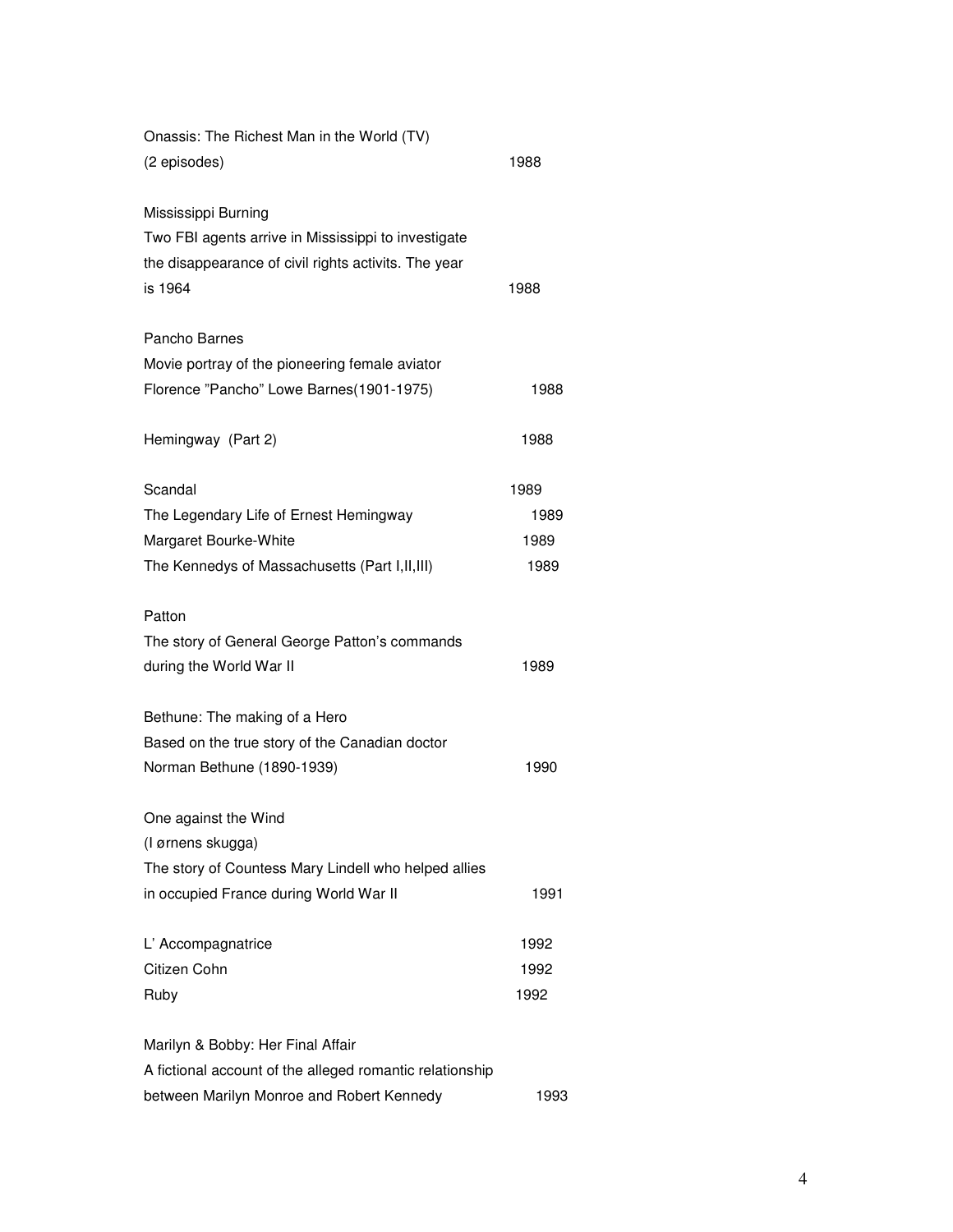| Nixon                                                | 1995         |
|------------------------------------------------------|--------------|
| Lust och Fagring stor                                | 1995         |
| Hamsun                                               | 1995         |
|                                                      |              |
| Alfred                                               |              |
| The life of the Swedish engineer Aldred Nobel        |              |
| (1833-1896). How he invented dynamite and founded    |              |
| the Nobel Prize                                      | 1995         |
|                                                      |              |
| <b>Michael Collins</b>                               | 1996         |
|                                                      |              |
| Raputin                                              |              |
| The story of the Russian mystic Grigori Rasputin     |              |
| and his work for the last Tsar of Russia,            |              |
| <b>Tsar NicholsII</b>                                | 1996         |
|                                                      |              |
| Winchell                                             | 1998         |
| The Rat Pack                                         | 1998         |
| <b>Holy Smoke</b>                                    | 1999         |
| <b>RKO 281</b>                                       |              |
| (The Battle Over Citizen Kane)                       | 1999         |
| <b>Thirteen Days</b>                                 | 2000         |
| <b>ENIGMA</b>                                        | 2000         |
| Pearl Harbor                                         | 2001         |
| The Gathering Storm                                  | 2002         |
|                                                      |              |
| Live from Bagdad                                     |              |
| The Golf War 1991. About the work of a group         |              |
| od CNN reporters                                     | 2002         |
| The Pentagon Papers                                  |              |
| IKE - Countdown to D-Day                             | 2003<br>2004 |
| Head in the Clouds (Juegos de Mujer)                 | 2004         |
|                                                      |              |
| Good Night, And, Good Luck                           |              |
| A film enacting broadcast journalist Edward R.       |              |
| Murrow's televised criticisms of the Joseph McCarthy |              |
| hearings of 1953-54                                  | 2005         |
|                                                      |              |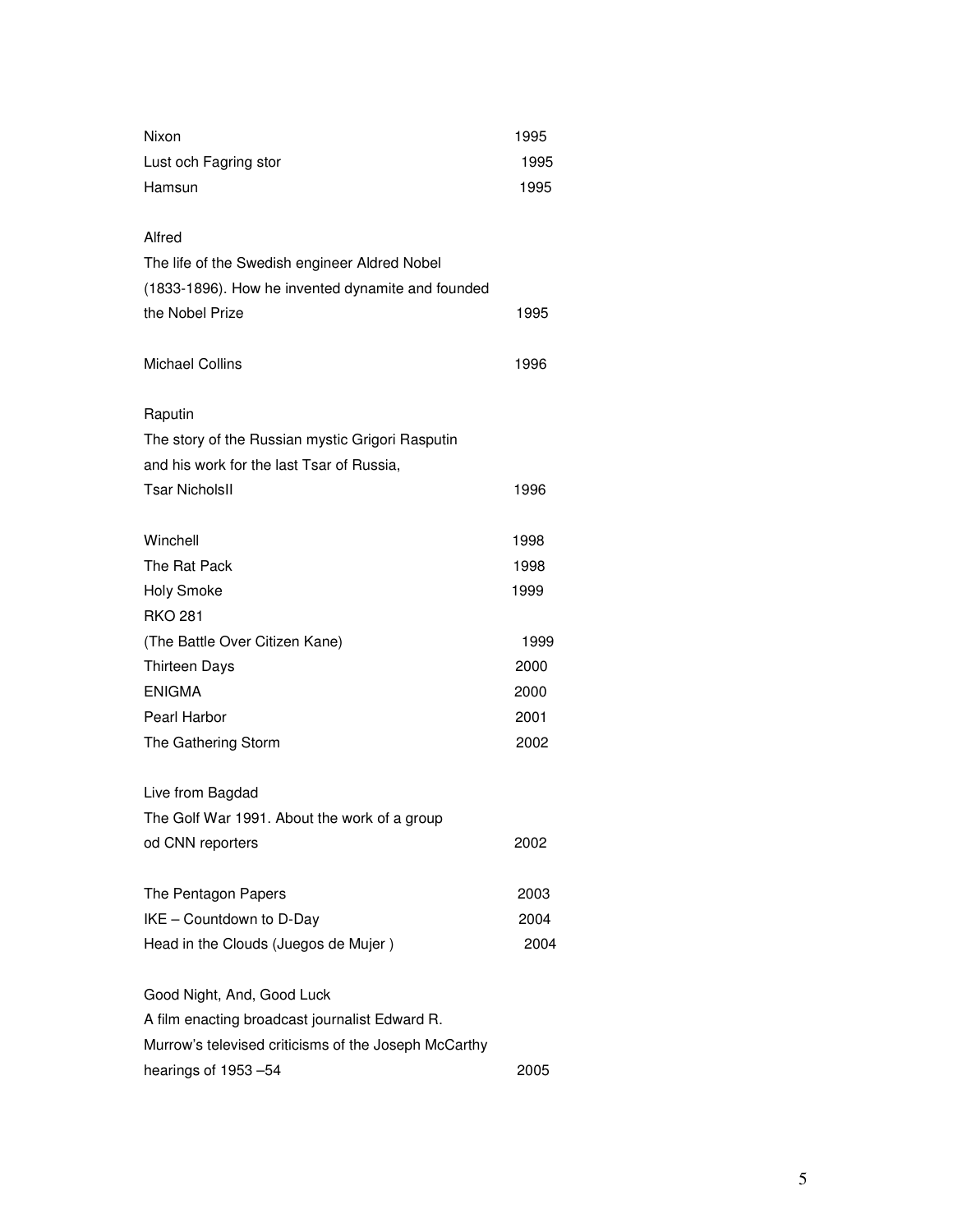### The Last King of Scotland 2006

## THE REAL SHOTS: THE SUBJECTS SELECTED Real life document – dramas

It is not my intention to give you a detailed description of the reuse of real shots used in all the movies listed above. But let us evaluate some of the films.

The Norwegian movie called: " KONTAKT " was produced in year 1956. The film is based on the story of the Norwegian pilot and agent Oluf Reed Olsen. He went to Canada for pilot education and later on he was trained for secret agent work in Norway. The film starts with German news. Hitler is speaking and we watch real shots from the Second World War. The real shots and fiction is mixed to-gether. Nils R. Muller made the film . I asked him about the use of fiction and real shots two weeks before he died in 2007. It was no philosofy about the use of real shot. The audience accepted the use and so we did it – that is all.

The movie called: " Holy Smoke " was produced in 1999. It is a film about the meaning of life. Religion is a topic in the movie. A young lady is searching for the meaning of life. Her family makes an attempt to get her out of the influence of the region of a certain group in India. Real shots about different societies of religions are shown as tv programme to tell the girl about the danger of the religion. A list of filmarchives is published at the end of the film. The producer has made no secret about using archival materials.

Events selected to be described by using real shots are mostly news. When Paris is occupied by the Germans in 1940, the information about the fall of Paris is told by using radio news and excerpts from news reels. In movies about wars, you find real shots from the battlefields like the movie called " The Desert Fox " and in " The Naked and The Death ".

The filmmaker Oliver Stone is even making a further use of the real shots: He makes a mixture of facts and fiction within the real film in his movie about the late American president Richard M. Nixon.

In some movies the news – archive footage - are used to give you a correct and realistic picture of the time and of the events described in the movie. Take a look at the film about the late American president Lyndon B. Johnson. In LBJ: The Early Years American newsreels are used to tell you about the political situation in USA when Johnson was fighting for his political life. The killing of president John F. Kenndy is presented by using the real shots from Dallas where he was killed and then later the scene is gradually changing into drama and fiction.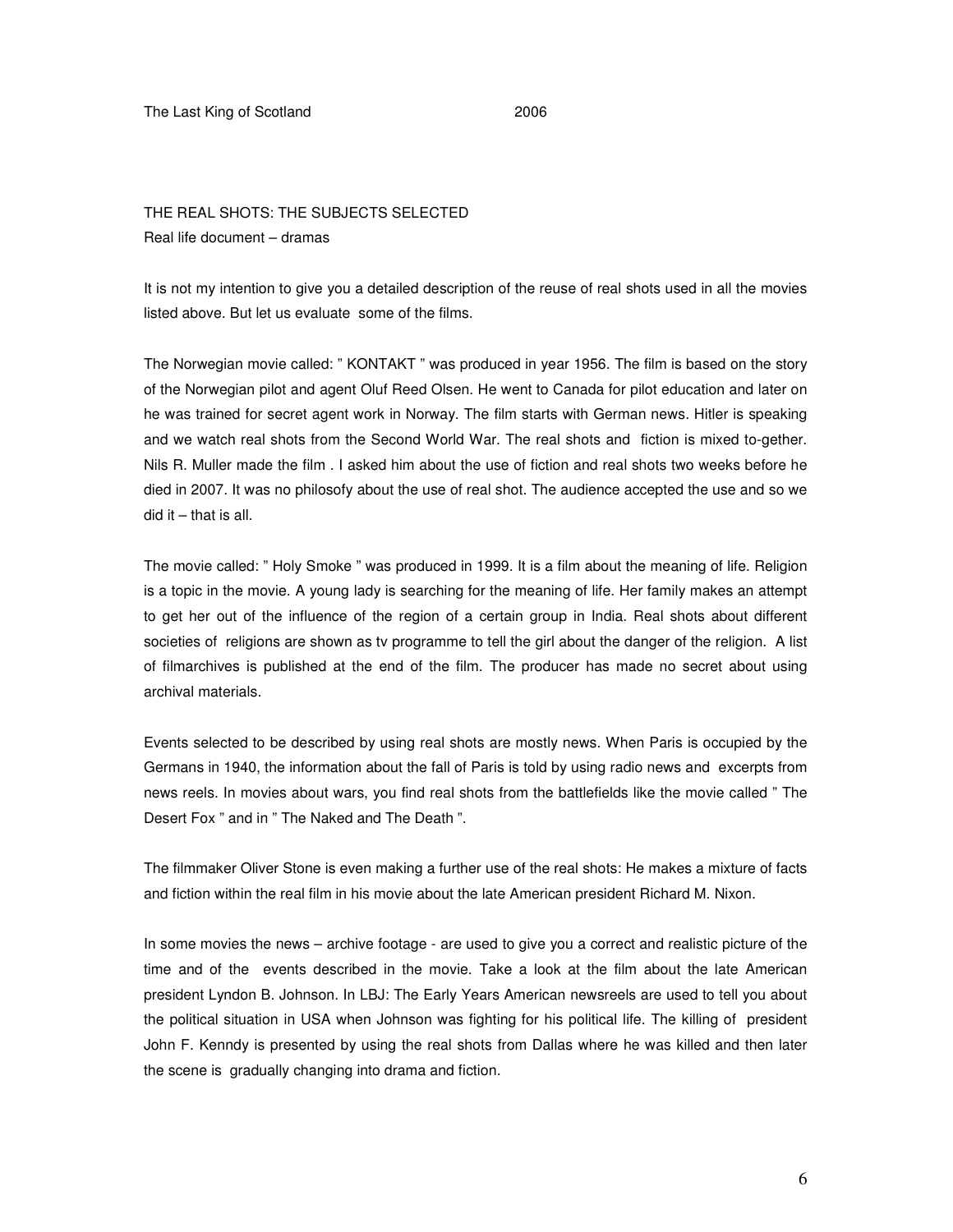The making of a mixture of fiction andd real shots is also used in the movie called " IKE –Countdown to D-Day. The story is about the allied invasion of Europe in 1944 and about general Dwight D. Eisenhower.

In the film called " The Hunters " excellent shots of the fighter plane Sabre is used and also a real shot of an accident called " Sabre dance ".

In the film called " Soylent Green " archival footage of the fjords of Norway and Norwegian classical music are used to describe how life used to be. The American actor Edward G. Robinson is playing a death scene and the archival footage is used to describe a better life.

The famous shots of the forthy-fifth birthday of President John F. Kennedy at Madison Square Garden, May 19, 1962 where Marilyn Monroe sings " Happy Birthday, Mr. President " is used in the movie called " Marilyn & Bobby: Her Final Affair ". (1993).

President John F. Kennedy gave a speech on television to the America people after the conflict between USA and Cuba in 1961. Excerpts of the television news of Kennedy is used in the movie about Ernest Hemingway released in 1988. The archival footage is spliced into the film to tell you some of the reasons why Hemingway left Cuba after having lived on the island for many years

Some filmmakers have edited the film in a way so that you cannot say when the real shots are used and when fiction is used. This takes place also by presenting the events with the use of historical photos. In the movie:" The Big Brass Ring ", 1998, photos have been changed by adding an actor to the photos .

Combat footage is used in the film called: " Reach for the Sky " about the Battle of Britain. (1940). The film splises actual RAF WWII combat footage with fiction. The use of combat footage in air battle is mentioned by viewers later on with a positiv approach to the issue of using real life shots.

The movie called " Walker " is using archival footage is a special way. At the end of the film the archival footage is added to the film to show that the American military policy of Latin America has not changed after 1850. The film is a historical film about Willaim Walker whoinvated Mexico and later made himself President of Nicaragua. The American policy of President Ronald Reagan is presented by archival footage at the end of the film. The film makes a move from 1850s to 1980s.

#### COPYRIGHT

On the credit list for movies produced during the last 20 years you will see that the names of the film archives used are on the list. RKO 281 ( The Battle over Citizen Kane) was released in 1999. Director Richard T. Heffron uses news footage of the World War II in his film called " Pancho Barnes" produced in 1988. The credit list of RKO 281 published informs you of the names of searchers for archival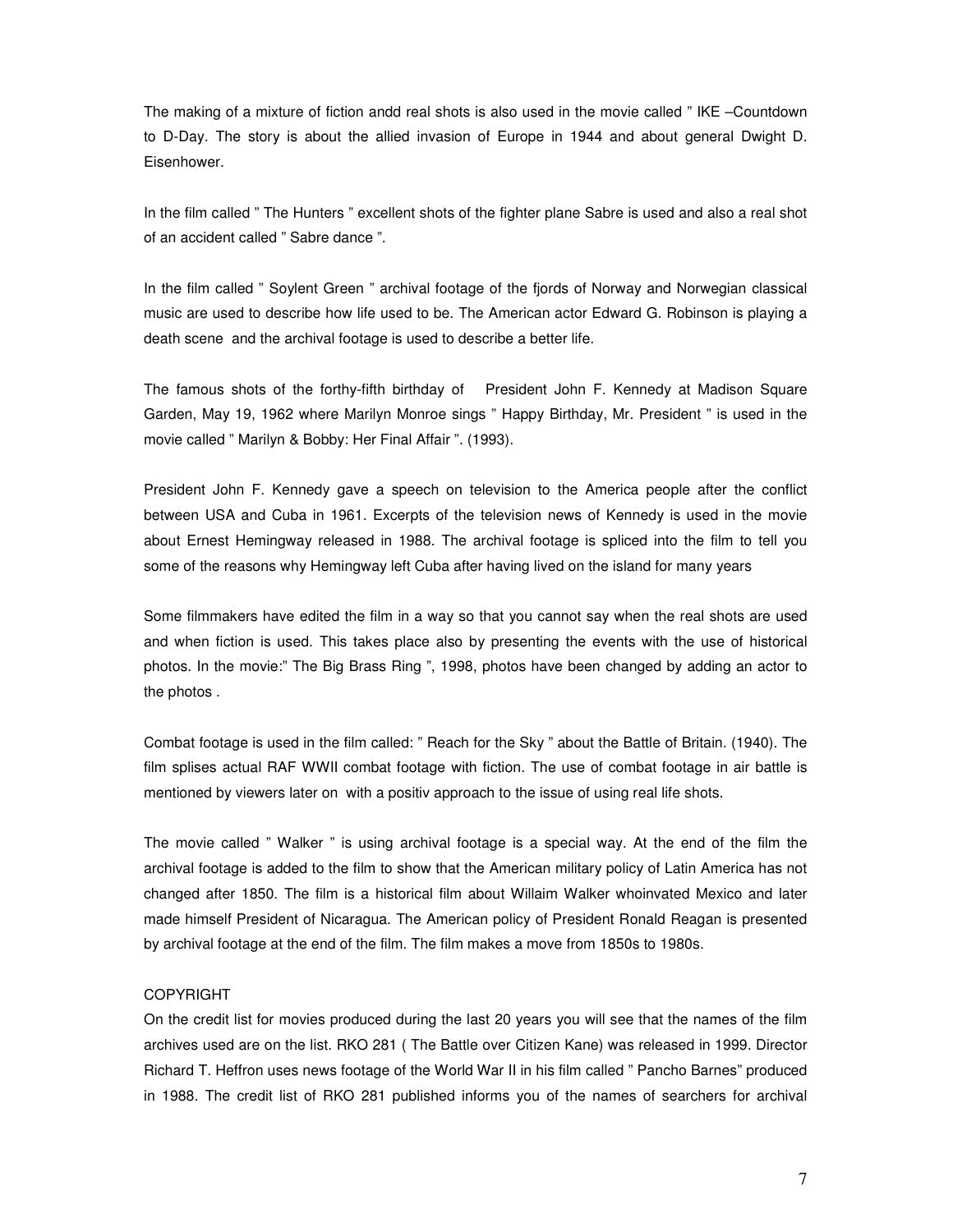footage and the names of the archives is also on the credit list. Movies made earlier do not mention the archival footage at all and not the names of the archives or the professional researchers who had selected the shots to be presented in the movie.

#### **CONCLUSION**

Those of you who are working in audiovisual archives of television companies or corporations are asked why you keep all the programmes transmitted? Why not make a strict selection of the collection for future use? The old programmes have no value. Let us get rid of the old stuff. I disagree. I even disagree asking the question. I have showed you that even famous movies are using archival footage to make the story a good one. This means that you can return to the movies to find historical films of a time passed and lost. It is also thrilling to do searching for forgotten films by viewing movies. I think we are now approaching what Pelle Snickars, Swedish National Archive of Recorded Sound and Moving Images and Professor Jan Olsson, Stockholm University , Sweden are calling: "Media Archeology" ? The collections of archival footage of news and home films and videos - non movies – stored in Film Institutes worldwide need to be evaluated as an important part of the collections of the institutes.

The majority of the archival footage used in movies is news. Information about events of the Second World War is dominating the subject among shots used. The story about the American Senator McCarthy and his struggle against communists in USA is also a subject dealt with in movies like: Good Night, and Good Bye, Winchell and Citizen Cohn. Real shots from the television transmissions of the programmes are used.( The official hunt for so-called communists in USA is also dealt with in the film: Robert Kennedy and his Times. No archival footage from the events is used but professional actors and reconstructed television news about the official meetings ). Archival footage is used in the movie called The Kennedys of Massachusetts to tell about the social and political changes of USA and the world in connection with the story of the Kennedy family.

What about public speeches of official persons? Speeches made by politicians are also used to tell you about the time presented in the movie. Excerpts of speeches given by Winston S. Churchill during World War II are used in the movie called " One against the Wind ".

What about the future and archival footage and real shots? In the digital world you may make a good reconstruction of any event. Anyway , American soldiers are equipped with a small camera placed on the helmet to shot the real action. What about the shots stored in the military audiovisual archives? Archival footage for sale in future to be published in new movies? The camara can take pictures for at least an hour.The cost of the camera is about NOK 1.200.- and the weight is about 200 gram using 32 MB secure digital card.